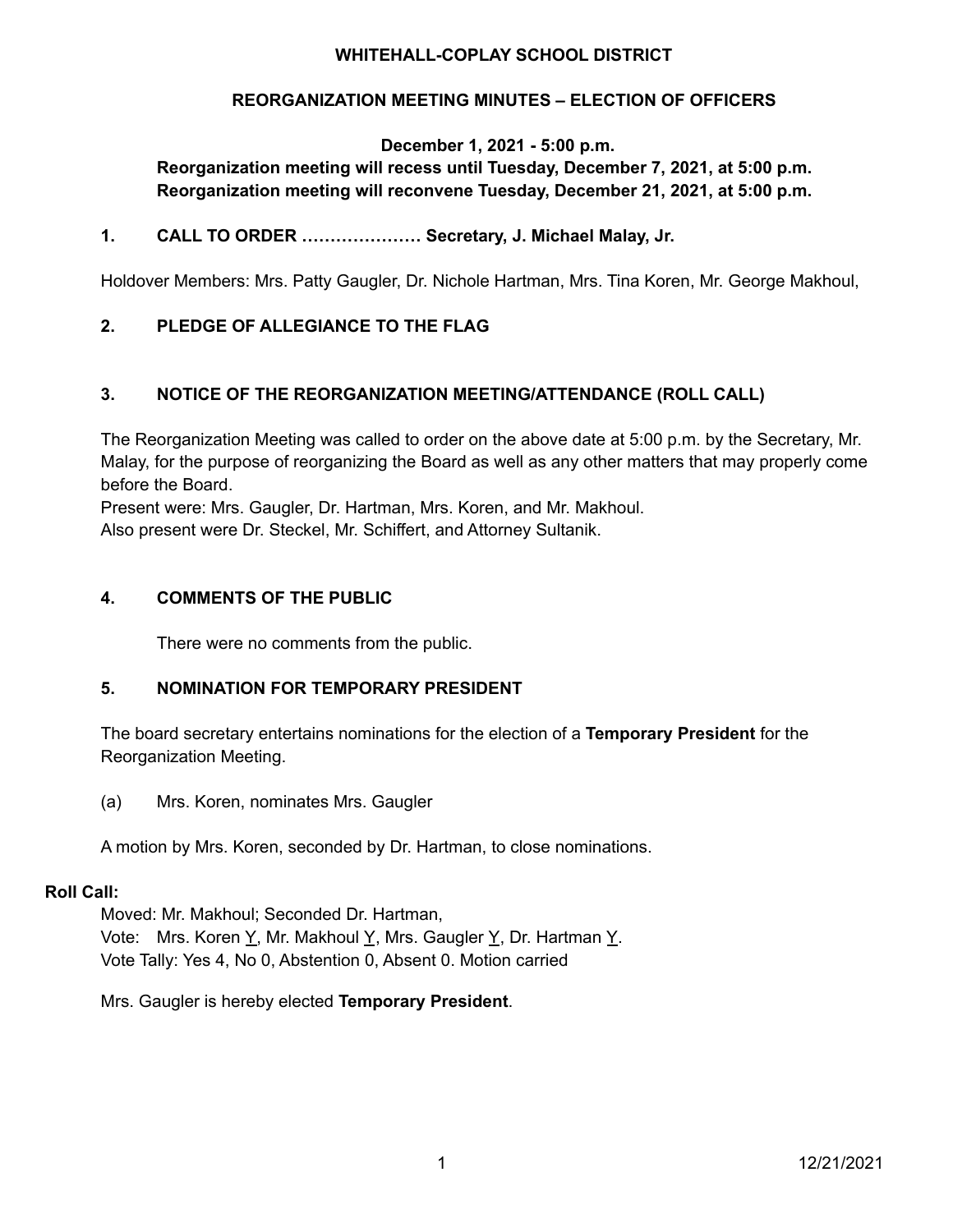# **6. PRESENTATION OF CERTIFICATES OF ELECTION**

The Board Secretary acknowledged receipt of Certificates of Election for elected board members.

# **7. OATH OF OFFICE OF NEWLY ELECTED BOARD MEMBERS**

The Temporary President administered the oath of office to elected Board Members.

- 1. William P. Fonzone, Sr.
- 2. Keri L. Kromer
- 3. Fady Salloum
- 4. Allison L. Schultz
- 5. George E. Williams

# **8. NOMINATION FOR PRESIDENT**

The Temporary President entertains nominations for the office of President of the Board of Education.

- (a) Mrs. Koren, nominates Mr. Williams
- (b) Mr. Makhoul, nominates Mr. Fonzone,

A motion by Mr. Williams, seconded by Mr. Fonzone, to close nominations. Vote Tally: Yes 9, No 0, Abstention 0, Absent 0. Motion carried

# **9. ELECTION OF PRESIDENT**

Roll call for the election of the President of the Board of Education for the year 2022.

|                       | Candidate A  | Candidate B |
|-----------------------|--------------|-------------|
| Member                | Mr. Williams | Mr. Fonzone |
| 1. William P. Fonzone |              | x.          |
| 2. Patty D. Gaugler   |              | x.          |
| 3. Nichole L. Hartman |              | x           |
| 4. Tina J. Koren      | x            |             |
| 5. Keri L. Kromer     | x.           |             |
| 6. George N. Makhoul  |              | x           |
| 7. Fady Salloum       |              | x           |
| 8. Allison L. Schultz |              | x           |
| 9. George E. Williams | x            |             |

Mr. Fonzone is hereby elected President of the Board of Education for the year 2022 and will assume the chair.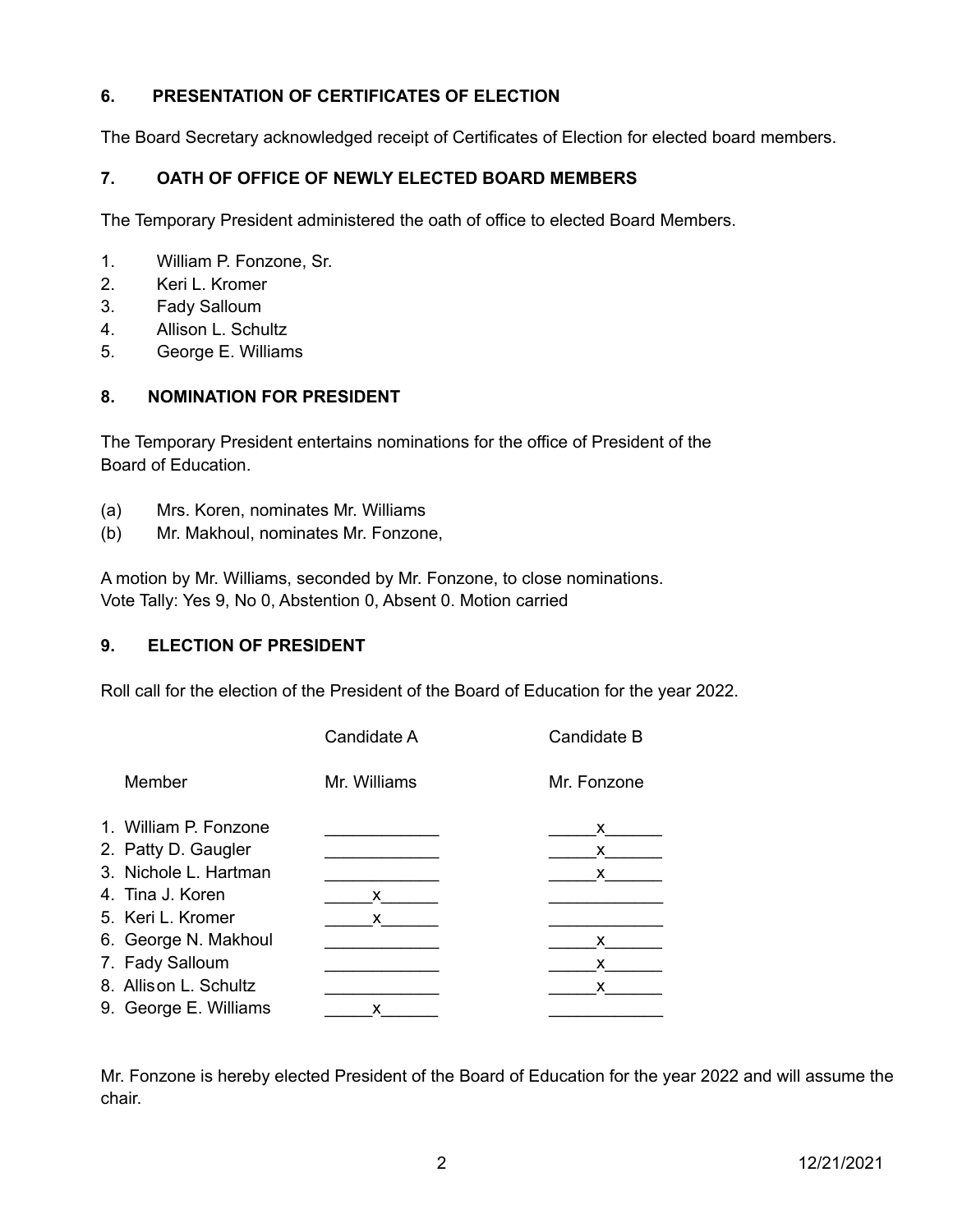#### **10. NOMINATION FOR VICE PRESIDENT**

The President entertains nominations for the office of Vice President of the Board of Education.

(a) Mrs. Gaugler, nominates Mr. Makhoul.

A motion by Mr. Williams, seconded by Mrs. Gaugler, to close nominations. Vote Tally: Yes 9, No 0, Abstention 0, Absent 0. Motion carried

Mr. Makhoul is hereby elected Vice President of the Board of Education for the year 2022 and will assume the chair.

# **11. AUTHORIZATION TO USE EXISTING SIGNATURE STAMP**

The President requests authorization to use the existing electronic signature stamp until a new one is prepared reflecting the Board's new officers.

#### **Roll Call**

Moved: Mrs. Gaugler; Seconded Dr. Hartman, Vote: Dr. Hartman Y, Mrs. Koren Y, Mrs. Kromer Y, Mr. Makhoul Y, Mr. Salloum Y, Mrs. Schultz  $\underline{Y}$ , Mr. Williams  $\underline{Y}$ , Mr. Fonzone  $\underline{Y}$ , Mrs. Gaugler  $\underline{Y}$ . Vote Tally: Yes 9, No 0, Abstention 0, Absent 0. Motion carried

### **12. COMMITTEE APPOINTMENTS**

Dr. Steckel read the open positions. Mr. Fonzone will appoint members to fill the vacant positions.

### **13. APPOINTMENT FOR VACANT LCTI JOINT OPERATIONS COMMITTEE**

Appoint Mr. Salloum to fill the vacant LCTI Board Member position.

#### **Roll Call**

Moved: Mr. Williams; Seconded Mrs. Gaugler,

Vote: Mr. Makhoul Y, Mrs. Gaugler Y, Dr. Hartman Y, Mrs. Koren Y, Mrs. Kromer Y, Salloum Y, Mrs. Schultz  $Y$ , Mr. Williams  $Y$ , Mr. Fonzone  $Y$ , . Vote Tally: Yes 9, No 0, Abstention 0, Absent 0. Motion carried

### **14. COMMENTS FROM THE BOARD**

Mrs. Gaugler congratulated and welcomed the Board Members.

# **15. COMMENTS FROM THE SUPERINTENDENT**

Dr. Steckel congratulated and welcomed the Board Members and looks forward to the years of collaboration. He also thanked them for their service to our students.